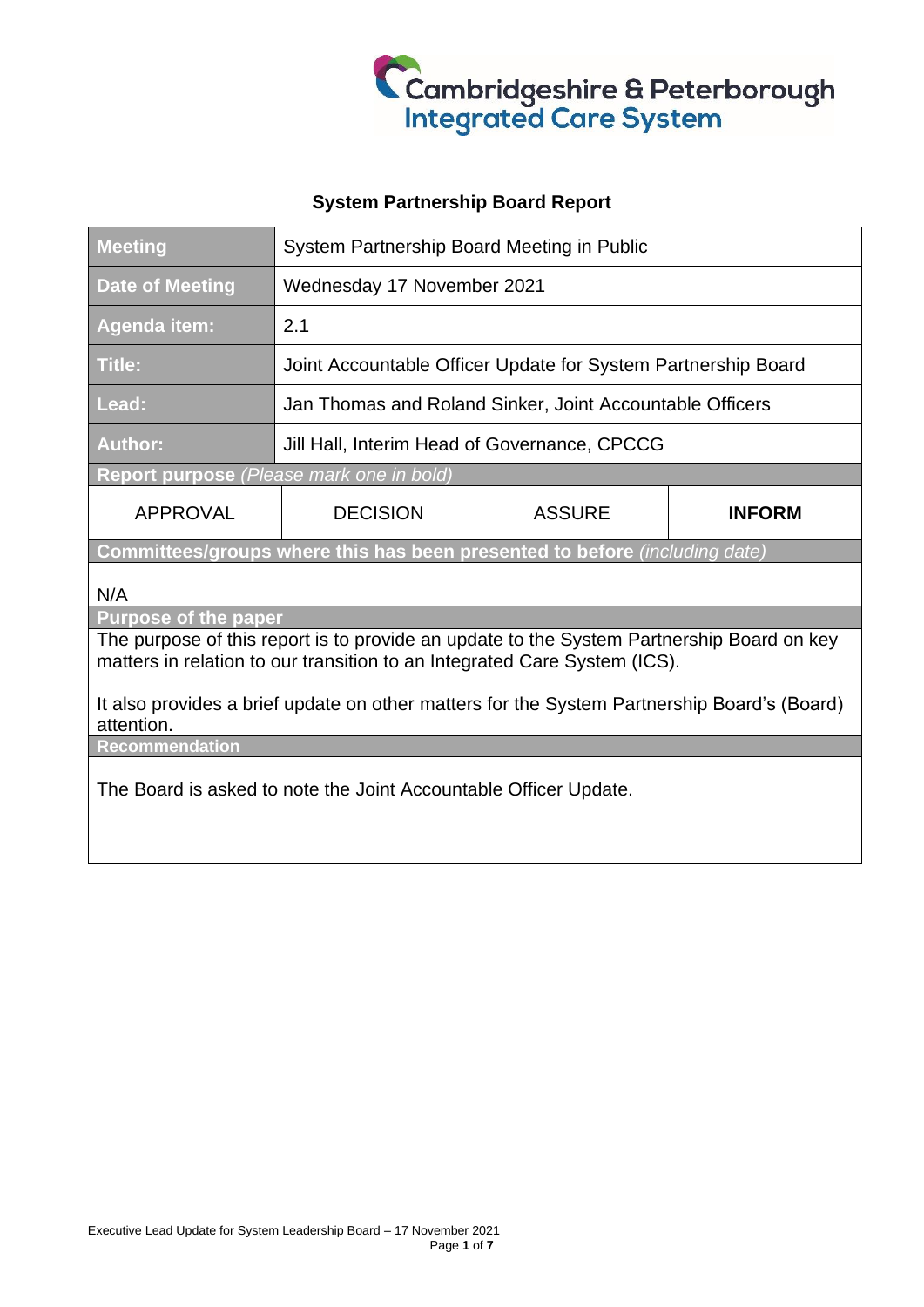

**Cambridgeshire and Peterborough Integrated Care System** 

#### **1. Covid 19 Response and Mass Vaccination Programme**

We continue to maintain robust arrangements to respond to the ongoing COVID-19 Pandemic and delivery of the Mass Vaccination Programme, which continues to be managed as a Level 3 Incident (Regional Co-ordination). We are maintaining our Incident Co-ordination Centre functions which are manned from 8.00 am to 6.00 pm seven days a week.

We are continuing to oversee delivery of the Mass Vaccination Programme. During Phase 1 and Phase 2 of the Programme, 78.6% of our population have received their first dose, with 74% having also received their second dose at the time of writing this report.

The booster campaign commenced in Cambridgeshire and Peterborough on 17 September 2021. We are currently seeing 82% uptake for those called for a booster. Boosters are being administered across a mixed delivery model - Vaccination Centres, Primary Care, Pharmacies and Hospital sites. Hospital hubs are vaccinating own staff and co-admin with flu. Boosters are also being delivered in Care Homes.

#### **2. System Performance**

- 2.1.1 As we have reported to the Board previously, demand for services emergency, elective and non-elective, alongside primary care, community and mental health services and NHS 111 remains extremely high across Cambridgeshire and Peterborough, and nationally. Measures to address this continue to be discussed in detail at the CCG's Integrated Performance and Assurance Committee and within the wider ICS. It is clear that we need to continue to deliver significant actions on admission avoidance and supporting workload in all areas.
- 2.1.3 We continue to focus on initiatives to address the sustained and significant demand across the system which continues to impact on 111 and Emergency Departments. This is currently being led jointly by Place and the CCG's Operations Team as we progress the transition work to an ICS. A verbal update will be provided at the meeting given the fast-pace and evolving nature of such operational matters.
- 2.1.4 Operational Teams across our system partners are continuing to build on the initial "mutual aid" work which will see the system starting to address the waiting lists of patients who have now had their treatment delayed by the COVID-19 Pandemic.

#### **3. Finance**

3.2.2 As a system, we continue to work with NHSE/I to complete and get agreement on the system's medium term financial plan. As previously noted, representatives from across the system met with the NHSE Chief Finance Officer on Tuesday 20 July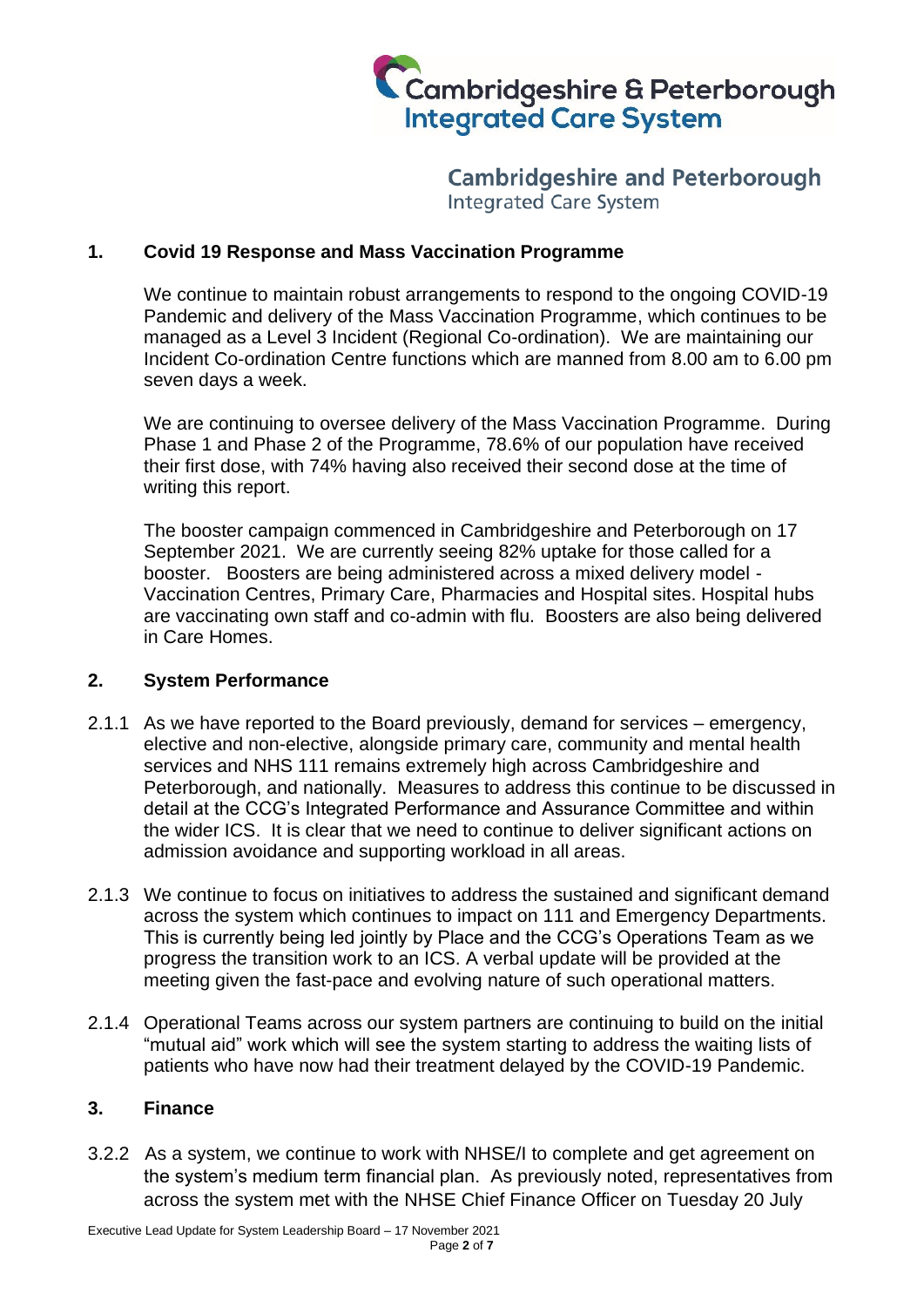# Cambridgeshire & Peterborough<br>Integrated Care System

2021 to discuss the overall system deficit, and how this related to the medium-term plan and the immediate H2 (October 21 to March 22) plan. Work on both the H2 plan and the longer term is continuing and there was a follow up meeting with the NHSE Chief Finance Officer and wider team on 9 November 2021. A verbal update will be given to the Board on the outcome of this meeting.

## **4. System Oversight and Assurance Group**

- 4.1 As previously reported we were formally advised that the system is deemed to be at System Oversight Framework (SOF) Four. This is due to our financial position, and there is a need for the system to clearly define our approach to moving from this position by the end of March 2023. To this end, we have been put into the Recovery Support Programme
- 4.3 As the Board is aware, the System Oversight and Assurance Group (SOAG) has been established to provide an integrated approach to the principles of the NHSE/I System Oversight and Assurance Framework and will provide a key element of the leadership and governance arrangements for the ICS going forward and fulfil some of the regulatory roles presently undertaken by NHSEI East of England (EoE) regional team.
- 4.4 The Group held its second meeting, Chaired by Adam Cayley, Director of Performance and Recovery NHSE/I East of England regional team, on 29 September 2021. An update on the outcomes of the meeting was presented to the Board in October. The Group will meet again on 30 November 2021, with the outcomes reported to the Board at its meeting in December.

## **5. ICS Development**

#### **5.1 Leadership**

- 5.1.1 As the Board is aware, the Chair Designate for the Integrated Care Board (ICB) has been announced. We welcome John O'Brien who brings a wealth of experience in both the public and private sector. John will officially take up his post as Chair of the ICB formally from April 2022.
- 5.1.2 The Chief Executive Officer interviews took place on the 25 October. The preferred candidate is due to be announced later this month, following regional approval. There will be further communication to the system regarding the outcome of these interviews.

#### **5.2 Governance**

5.2.1 We are continuing to work through the detail of the guidance related to ICS functions and governance and have scoped out via a governance diagnostic what we need to develop and by when, to ensure that we meet the milestones set out in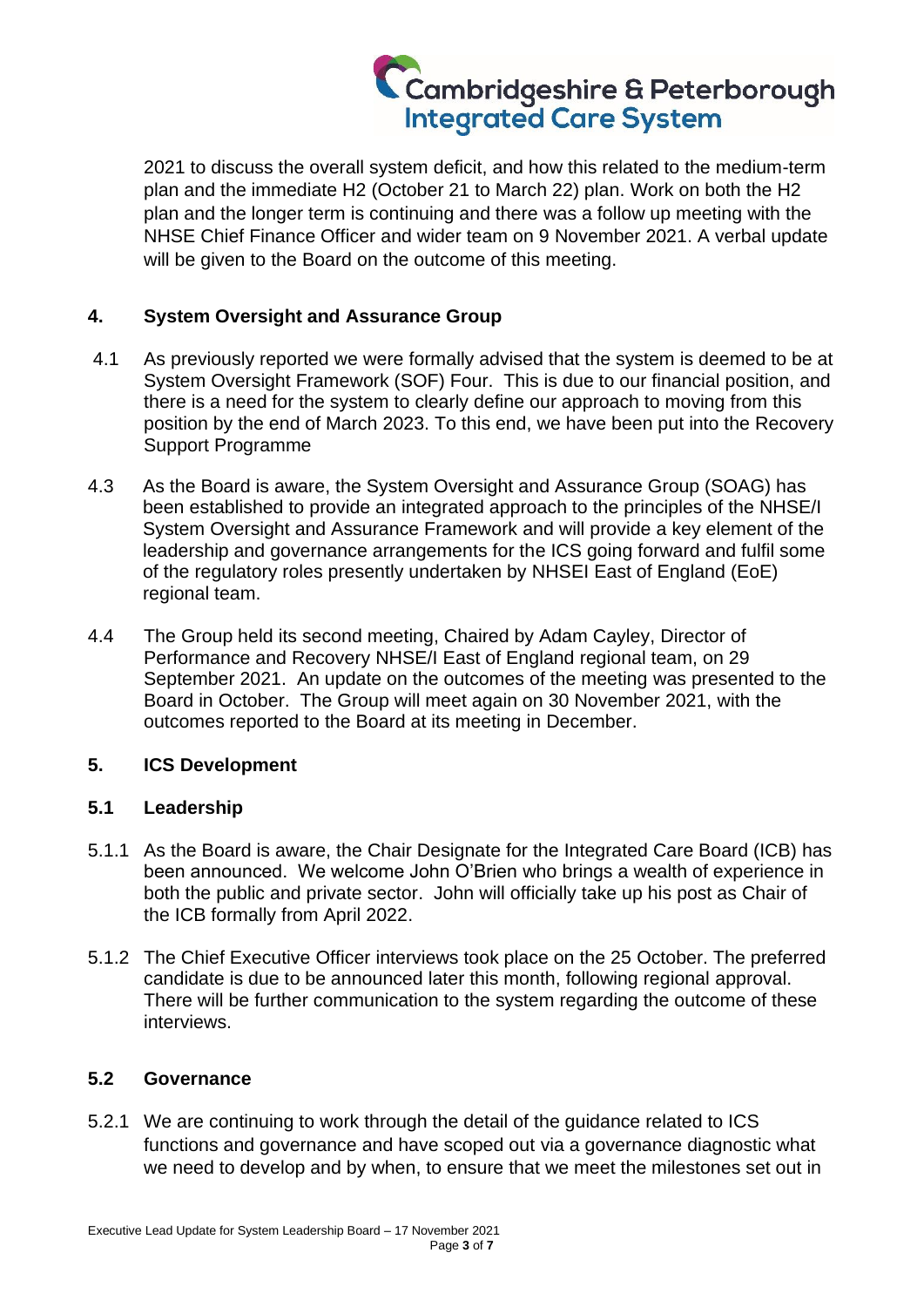

the latest ICS Established Timeline and are able to operate as an ICS from 1 April 2022.

- 5.2.2 A key element of our work is focussed on the development of the ICB constitution The first phase of our wider engagement on the constitution, focussing on the Board size and composition, commenced on 15 October 2021 and has continued throughout November. Our engagement approach in this first phase is based on significant amounts of one-to-one conversations with senior leaders from a range of organisations across our area to ensure that we thoroughly understand their feedback. Stakeholders have included local authorities, NHS partners, voluntary sector representatives, Healthwatch and Unions. Initial feedback to date has been supportive of both the direction of travel for our ICS and how this is reflected in our proposed Board composition. Following stakeholder feedback, there is one change to the draft composition, namely, to increase the number of regular participants to include the Specialised Commissioning ABU and the Director of Public Health. There is no change to the core members. We remain on track with this work and expect to meet the regional deadline of 17 November for submitting our ICB composition for review.
- 5.2.2 The Constitution Task and Finish Group has continued to meet to consider all other aspects relating to the development of the constitution, with its most recent meeting being held on 19 October. The draft constitution has been revised in light of the Group's comments, including in relation to the nomination and selection process for Partner Members. The draft is also being refined in light of the recently published model terms of reference for the Board's two statutory committees - the Audit Committee and Remuneration Committee. We have started discussions on the detail of the constitution with the Chair Designate as we will need to ensure that all designate Board members are supportive of its terms, in due course. We are also engaging with the system Governance Group on these documents to ensure we gather a wide range of feedback as we work through the detail.
- 5.2.3 The second phase of our wider engagement will shortly commence, and a supporting plan has been developed. This includes plans for wider engagement via a letter to MPs and a dedicated web page to gather feedback. To expand our reach, we have set up a short, open questionnaire on our website to gather views on our proposed approach, providing the opportunity for an even wider range of partners to input their views and thoughts. This is due to go live once the letter has been circulated. Phase two of our engagement activity will close on 30 November in preparation for submission of the Draft Constitution to NHSEI on 3 December.
- 5.2.4 We have also begun to develop other key governance documents:
	- a) We have now received guidance on the development of the ICB **Scheme of Reservation and Delegation (SoRD)**. This will set out the full detail on which functions will be exercised where, and through what governance arrangements, including delegations to another body e.g. to a local authority via a section 75 partnership arrangement or to a trust via a delegation agreement made under the new powers in the Bill.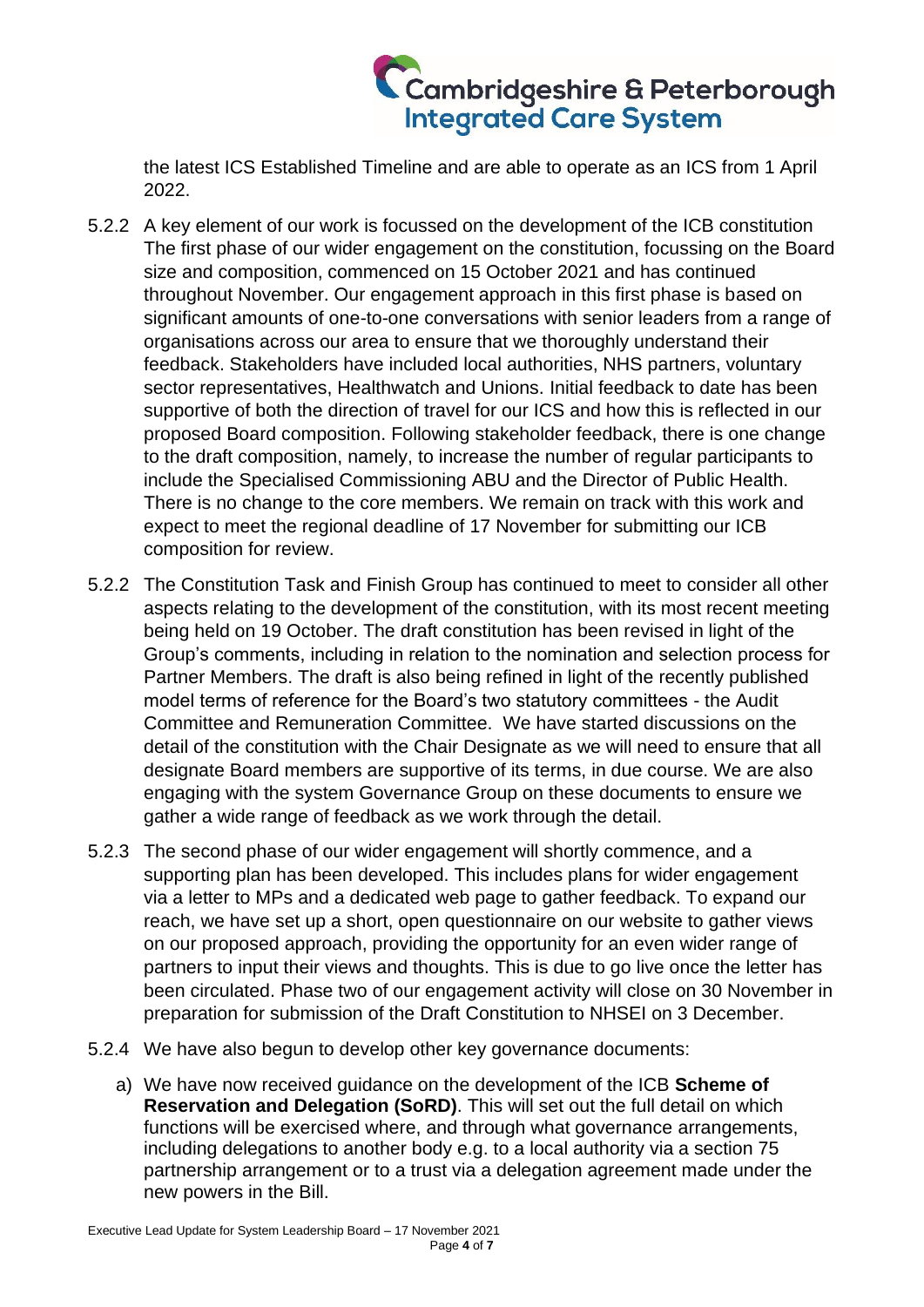

- b) The **functions and decisions map** complements the SoRD and is a high-level summary setting out the governance arrangements that support collective accountability between partner organisations for whole-system delivery and performance. The purpose of the Functions and Decisions Map is to ensure that all partners fully understand their responsibilities and to facilitate transparent decisionmaking and foster the culture and behaviours that enable system working.
- c) The **System Oversight Framework MoU** is a requirement of the Readiness to Operate Statement. It has been signed off by the system for 2021/2022 and submitted to the region. This will form the basis for the 2022/2023 MoU.
- d) In parallel we are continuing to work on the development of an **ICS Partners MoU**, which is being taken forward in close collaboration with the ICS Governance Leads.
- 5.2.5 System Partners have now also received a draft paper outlining the Most Capable Provider process (MCP) that will support the transition to our ICS future Infrastructure. Given the potential for the delegation of important functions and significant spend to providers and provider collaborations a more complex set of arrangements is therefore necessary, and it is important that decisions are coproduced with providers and their partners. This work also informs the development of the SoRD but given the timescales related to the MCP process it is acknowledged that the ideal delegation arrangement may not be the most immediately suitable and that the SoRD will evolve over time until the full delegation arrangements can be confidently realised. We are seeking feedback from system partners on the proposed MCP process so that we can build this into its development.
- 5.2.6 The Chair Designate has also been closely involved in the plans for the appointment of the non-executive members of the Board. The latest expectation of the national timescale for both appointment of the non-executive and executive members of the Board is that the appointment process will now complete in January 2022, and not December 2021.

## **5.3 Developing the Integrated Care Partnership**

- 5.3.1 We are continuing to liaise with our statutory partners to progress the creation of an ICP and its underpinning governance arrangements in preparation for legislation. ICP membership options are being developed and engagement with stakeholders is taking place.
- 5.3.2 Following a system workshop in early October, we have agreed the alignment of the ICP with the Health and Wellbeing Board (HWBB) with underpinning principles to work closely together to ensure an integrated approach that also meets the respective statutory requirements.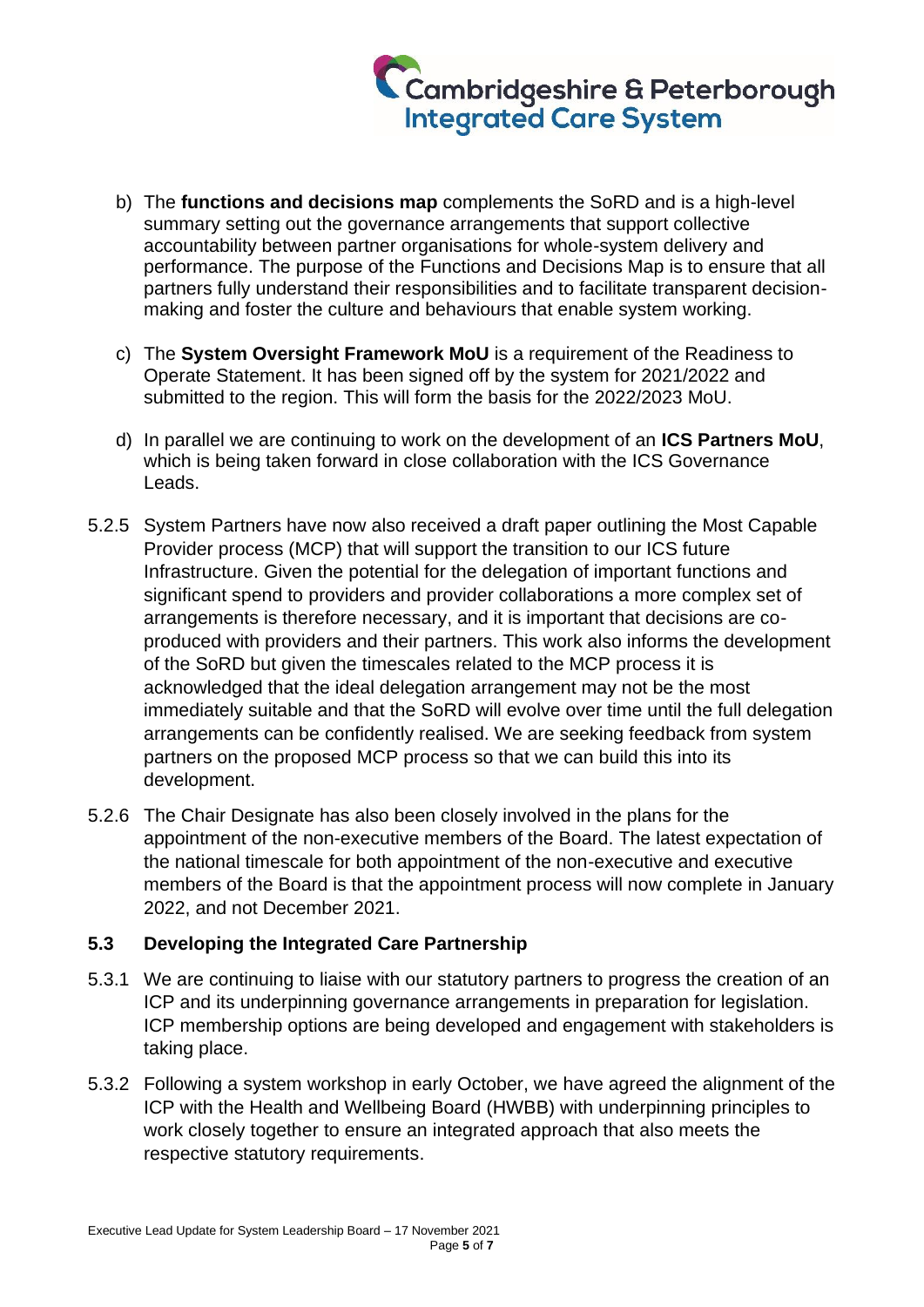# Cambridgeshire & Peterborough<br>Integrated Care System

5.3.3 We will progress this work over the next few months to draw together the draft governance arrangements and seek to hold the first aligned meeting of the ICP and HWBB in January 2022.

### **5.4 Quarter 2 Reporting**

5.4.1 We have had meetings with regional colleagues to review our Readiness to Operate (ROS) checklist, Transition Plan and Development Plan in November. Feedback was positive for all areas, and we are on track with no significant areas of issue or delay. Following regional feedback, further work is underway on our Transition Plan. We are awaiting the detailed feedback from regional colleagues (expected by the end of November), following which we will update the Development Plan accordingly. As always, we thank system colleagues for their support with this work.

### 5.4.2 **Communication and Engagement**

- 5.5.1 During October we held initial staff and stakeholder workshops to help inform the new structure of our ICS website. Key themes that were identified from workshops included:
	- It must be patient and people focussed: Clearly signposting the user to the right information for their needs.
	- Togetherness: It needs to showcase all our partner organisations and demonstrate how we are working together across the system
	- Simplification and improved user journeys: We must provide a journey to the user that's accessible to all and inclusive, free from jargon – using simple and clear language.

The next steps in progressing the development of the ICS website are to:

- Review website specification document and initial website structure / wireframes
- First group of attendees to take part in the CMS training workshop
- Determine accessibility best practice and establish internal process

#### **6. Other Issues**

#### **6.1 Enhanced Response Area status**